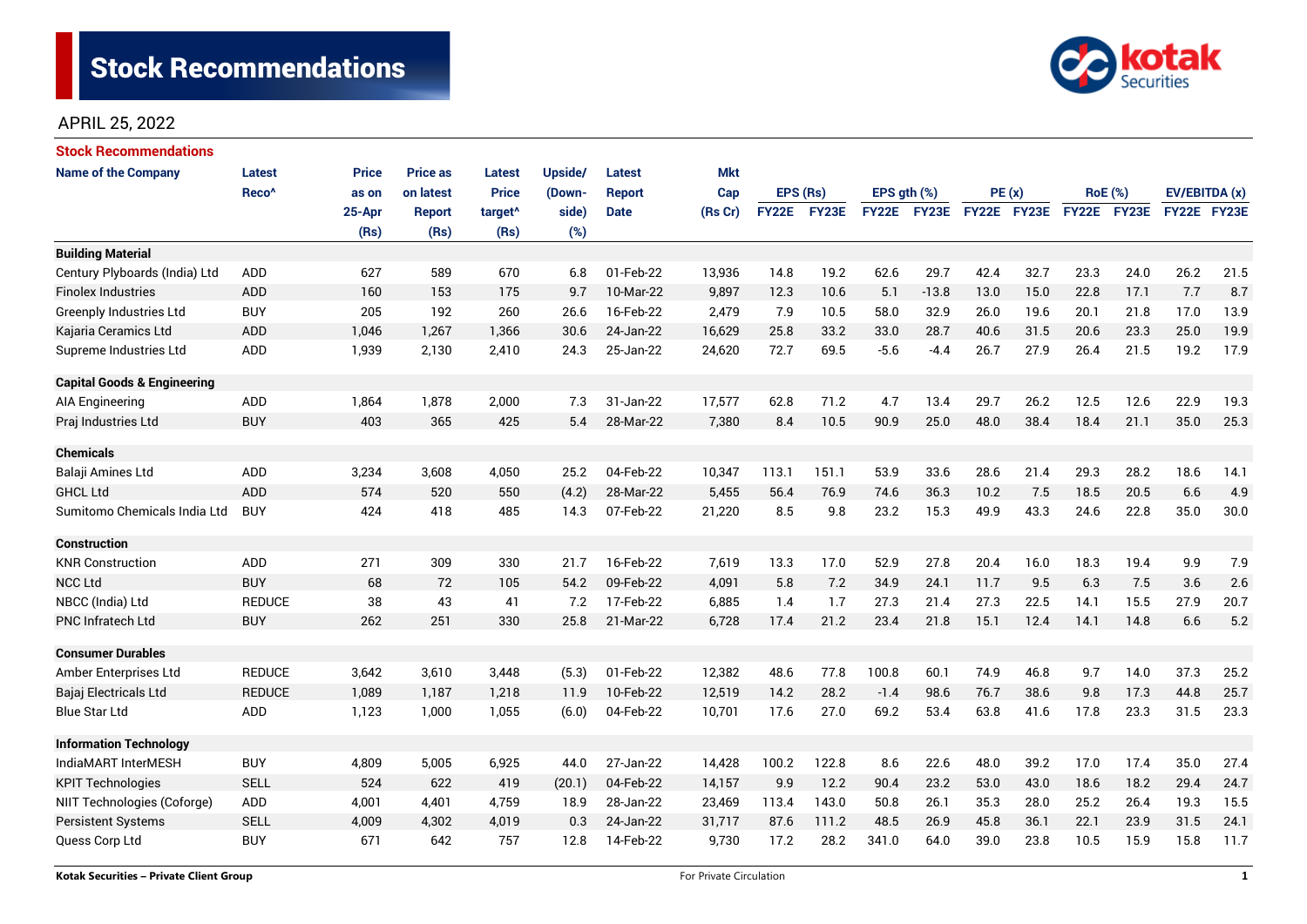

| <b>Stock Recommendations</b>       |                   |              |                 |                     |         |             |            |              |       |                  |         |             |      |                |             |               |      |
|------------------------------------|-------------------|--------------|-----------------|---------------------|---------|-------------|------------|--------------|-------|------------------|---------|-------------|------|----------------|-------------|---------------|------|
| <b>Name of the Company</b>         | Latest            | <b>Price</b> | <b>Price as</b> | Latest              | Upside/ | Latest      | <b>Mkt</b> |              |       |                  |         |             |      |                |             |               |      |
|                                    | Reco <sup>^</sup> | as on        | on latest       | <b>Price</b>        | (Down-  | Report      | Cap        | EPS (Rs)     |       | EPS $qth$ $(\%)$ |         | PE(x)       |      | <b>RoE</b> (%) |             | EV/EBITDA (x) |      |
|                                    |                   | 25-Apr       | Report          | target <sup>^</sup> | side)   | <b>Date</b> | (Rs Cr)    | <b>FY22E</b> | FY23E | <b>FY22E</b>     | FY23E   | FY22E FY23E |      |                | FY22E FY23E | FY22E FY23E   |      |
|                                    |                   | (Rs)         | (Rs)            | (Rs)                | (%)     |             |            |              |       |                  |         |             |      |                |             |               |      |
| <b>Metals &amp; Mining</b>         |                   |              |                 |                     |         |             |            |              |       |                  |         |             |      |                |             |               |      |
| MOIL Ltd                           | <b>BUY</b>        | 178          | 170             | 215                 | 21.1    | 18-Feb-22   | 4,731      | 14.5         | 16.4  | 95.9             | 13.1    | 12.2        | 10.8 | 11.5           | 12.2        | 6.1           | 4.7  |
| APL Apollo Tubes Ltd               | <b>BUY</b>        | 1,051        | 820             | 980                 | (6.8)   | 28-Jan-22   | 26,275     | 21.0         | 27.0  | $-27.6$          | 28.6    | 50.0        | 38.9 | 26.7           | 26.8        | 28.9          | 23.0 |
|                                    |                   |              |                 |                     |         |             |            |              |       |                  |         |             |      |                |             |               |      |
| Oil & Gas                          |                   |              |                 |                     |         |             |            |              |       |                  |         |             |      |                |             |               |      |
| Chennai Petroleum Corp             | <b>BUY</b>        | 232          | 104             | 127                 | (45.3)  | 25-Jan-22   | 3,461      | 30.3         | 18.2  | 75.1             | $-39.9$ | 7.7         | 12.8 | 24.6           | 12.5        | 7.9           | 9.7  |
| Gujarat Gas                        | <b>ADD</b>        | 525          | 660             | 734                 | 39.9    | 10-Feb-22   | 36.106     | 18.7         | 26.7  | 0.5              | 42.8    | 28.1        | 19.7 | 24.3           | 27.3        | 17.2          | 12.4 |
| <b>MRPL</b>                        | <b>ADD</b>        | 66           | 47              | 50                  | (24.5)  | 31-Jan-22   | 11,598     | 1.2          | 6.8   | $-137.5$         | 466.7   | 55.2        | 9.7  | 4.7            | 23.8        | 15.0          | 9.8  |
|                                    |                   |              |                 |                     |         |             |            |              |       |                  |         |             |      |                |             |               |      |
| <b>Paints</b>                      |                   |              |                 |                     |         |             |            |              |       |                  |         |             |      |                |             |               |      |
| Akzo Nobel India Ltd               | <b>BUY</b>        | 1,870        | 1,887           | 2,670               | 42.8    | 14-Feb-22   | 8,732      | 57.9         | 67.2  | 27.3             | 16.1    | 32.3        | 27.8 | 17.9           | 19.7        | 19.4          | 16.5 |
|                                    |                   |              |                 |                     |         |             |            |              |       |                  |         |             |      |                |             |               |      |
| <b>Pharmaceuticals</b>             |                   |              |                 |                     |         |             |            |              |       |                  |         |             |      |                |             |               |      |
| <b>Suven Pharmaceuticals</b>       | <b>REDUCE</b>     | 573          | 561             | 550                 | (4.0)   | 17-Aug-21   | 14,554     | 16.9         | 21.1  | 19.0             | 24.9    | 33.9        | 27.2 | 27.6           | 26.5        | 26.5          | 20.8 |
|                                    |                   |              |                 |                     |         |             |            |              |       |                  |         |             |      |                |             |               |      |
| <b>Transportation</b>              |                   |              |                 |                     |         |             |            |              |       |                  |         |             |      |                |             |               |      |
| Aegis Logistics Ltd                | <b>BUY</b>        | 230          | 216             | 310                 | 34.9    | 14-Feb-22   | 7,674      | 12.6         | 13.6  | 28.6             | 7.9     | 18.2        | 16.9 | 20.4           | 19.0        | 10.4          | 9.4  |
| <b>Allcargo Global Logistics</b>   | <b>BUY</b>        | 357          | 346             | 430                 | 20.4    | 15-Feb-22   | 8,787      | 27.7         | 31.3  | 246.3            | 13.0    | 12.9        | 11.4 | 21.2           | 20.1        | 6.9           | 5.7  |
| <b>Blue Dart Express</b>           | <b>BUY</b>        | 6,656        | 6,926           | 7,975               | 19.8    | 01-Feb-22   | 15,842     | 115.0        | 134.0 | 98.3             | 16.5    | 57.9        | 49.7 | 36.2           | 33.3        | 16.5          | 14.3 |
| <b>VRL Logistics Ltd</b>           | <b>BUY</b>        | 570          | 499             | 625                 | 9.6     | 04-Feb-22   | 5,198      | 11.3         | 18.3  | 117.3            | 61.9    | 50.4        | 31.1 | 14.3           | 21.6        | 16.1          | 12.2 |
|                                    |                   |              |                 |                     |         |             |            |              |       |                  |         |             |      |                |             |               |      |
| <b>Others</b>                      |                   |              |                 |                     |         |             |            |              |       |                  |         |             |      |                |             |               |      |
| Bata India Ltd                     | <b>BUY</b>        | 1,911        | 1,895           | 2,380               | 24.5    | 10-Feb-22   | 24,654     | 27.0         | 36.6  | $-509.1$         | 35.6    | 70.8        | 52.2 | 16.3           | 19.4        | 34.7          | 27.7 |
| <b>Central Depository Services</b> | <b>REDUCE</b>     | 1,398        | 1,510           | 1,505               | 7.7     | 10-Feb-22   | 14,677     | 29.9         | 34.8  | 55.7             | 16.4    | 46.7        | 40.2 | 28.5           | 26.6        | 37.1          | 31.8 |
| EPL Ltd                            | ADD               | 168          | 187             | 205                 | 22.2    | 10-Feb-22   | 5,284      | 7.1          | 8.6   | $-6.6$           | 21.1    | 23.6        | 19.5 | 12.1           | 13.2        | 9.2           | 7.6  |
| JK Paper Ltd                       | <b>ADD</b>        | 360          | 315             | 340                 | (5.6)   | 22-Mar-22   | 6,412      | 35.0         | 51.2  | 146.5            | 46.3    | 10.3        | 7.0  | 19.6           | 23.1        | 6.4           | 4.7  |
| Radico Khaitan Ltd                 | <b>REDUCE</b>     | 851          | 903             | 890                 | 4.6     | 08-Apr-22   | 11,321     | 20.6         | 24.5  | 1.5              | 18.9    | 41.3        | 34.7 | 14.6           | 15.2        | 26.3          | 23.3 |
| <b>VIP Industries Ltd</b>          | <b>REDUCE</b>     | 666          | 648             | 620                 | (7.0)   | 04-Feb-22   | 9,462      | 6.2          | 12.0  | $-187.3$         | 93.5    | 107.5       | 55.5 | 14.3           | 23.2        | 48.6          | 30.1 |
| Welspun Corp Ltd                   | <b>SELL</b>       | 210          | 173             | 120                 | (42.7)  | 14-Feb-22   | 5,553      | 11.9         | 9.2   | $-49.8$          | $-22.7$ | 17.6        | 22.8 | 7.8            | 5.9         | 7.6           | 8.4  |

*Source: Kotak Securities - Private Client Group*

All recommendations are with a 12 month perspective from the date of the report/update. Investors are requested to use their discretion while deciding the timing, quantity of investment as well as the exit.

NR NoRated. The investment rating and target price, if any, have been suspended temporarily. Such suspension is in compliance with applicable regulation(s) and/or Kotak Securities policies in circumstances when Kotak Secur

Or its affiliates is acting in an advisory capacity in a merger or strategic transaction involving this company and in certain other circumstances.

**NM Not meaningful**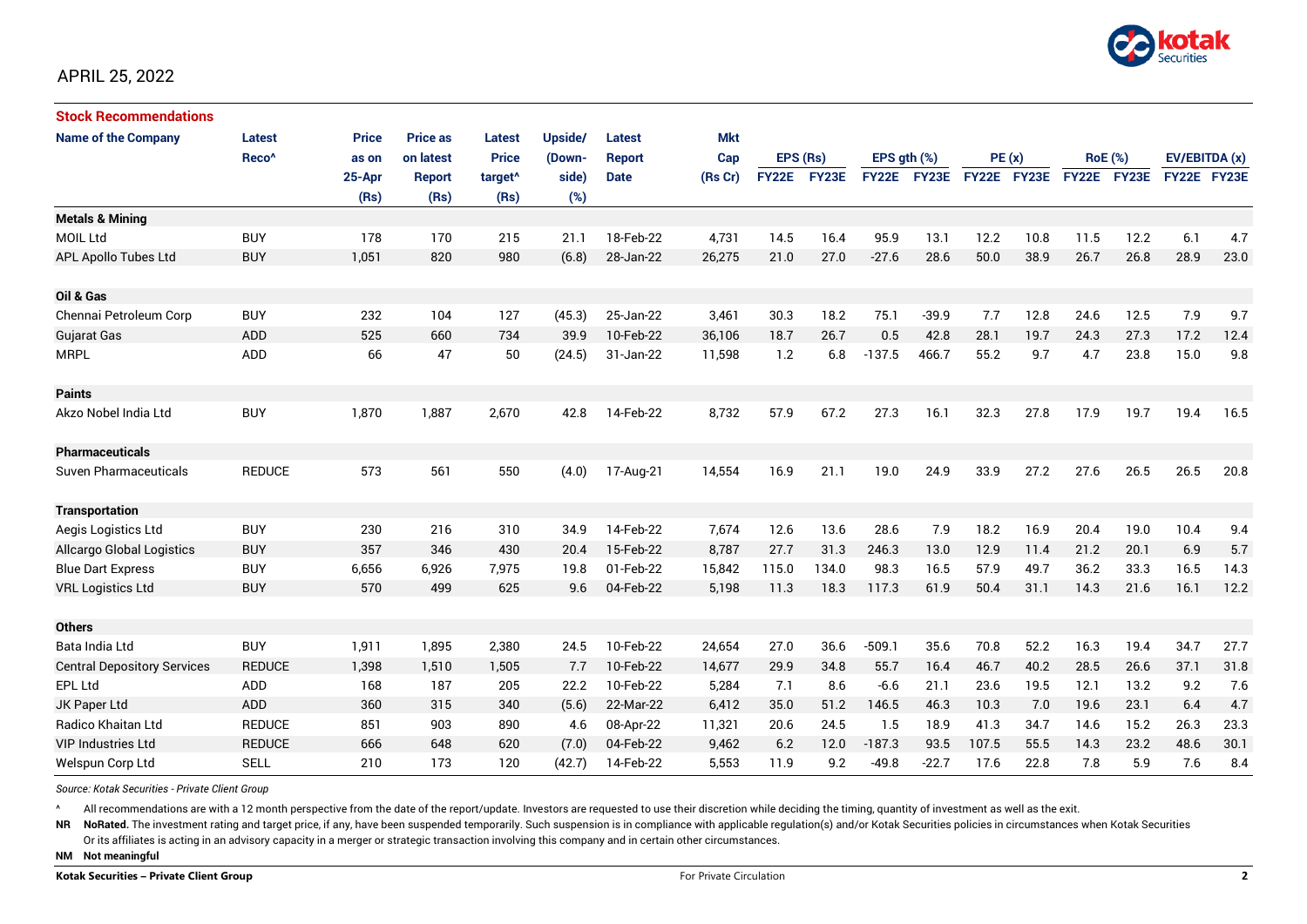

# **RATING SCALE (PRIVATE CLIENT GROUP)**

#### **Definitions of ratings**

| <b>BUY</b>       |                          | - We expect the stock to deliver more than 15% returns over the next 12 months                                                                                                                                                                                                                                                                                                                                                   |
|------------------|--------------------------|----------------------------------------------------------------------------------------------------------------------------------------------------------------------------------------------------------------------------------------------------------------------------------------------------------------------------------------------------------------------------------------------------------------------------------|
| <b>ADD</b>       |                          | - We expect the stock to deliver 5% - 15% returns over the next 12 months                                                                                                                                                                                                                                                                                                                                                        |
| <b>REDUCE</b>    |                          | - We expect the stock to deliver -5% - +5% returns over the next 12 months                                                                                                                                                                                                                                                                                                                                                       |
| <b>SELL</b>      |                          | - We expect the stock to deliver $\lt$ -5% returns over the next 12 months                                                                                                                                                                                                                                                                                                                                                       |
| <b>NR</b>        |                          | - Not Rated. Kotak Securities is not assigning any rating or price target to the stock.                                                                                                                                                                                                                                                                                                                                          |
|                  |                          | The report has been prepared for information purposes only.                                                                                                                                                                                                                                                                                                                                                                      |
| <b>SUBSCRIBE</b> | $\overline{\phantom{0}}$ | We advise investor to subscribe to the IPO.                                                                                                                                                                                                                                                                                                                                                                                      |
| <b>RS</b>        | $\overline{\phantom{0}}$ | Rating Suspended. Kotak Securities has suspended the investment rating and price target for this stock, either because there is not a sufficient fundamental basis for determining, or there<br>are legal, regulatory or policy constraints around publishing, an investment rating or target. The previous investment rating and price target, if any, are no longer in effect for this stock and<br>should not be relied upon. |
| <b>NA</b>        |                          | - Not Available or Not Applicable. The information is not available for display or is not applicable                                                                                                                                                                                                                                                                                                                             |
| <b>NM</b>        | $\overline{\phantom{0}}$ | Not Meaningful. The information is not meaningful and is therefore excluded.                                                                                                                                                                                                                                                                                                                                                     |
| <b>NOTE</b>      |                          | - Our target prices are with a 12-month perspective. Returns stated in the rating scale are our internal benchmark.                                                                                                                                                                                                                                                                                                              |

# **FUNDAMENTAL RESEARCH TEAM (PRIVATE CLIENT GROUP)**

| <b>Shrikant Chouhan</b>                                                                                | Arun Agarwal                                                                                         | <b>Amit Agarwal, CFA</b>            | <b>Hemali Dhame</b>          |
|--------------------------------------------------------------------------------------------------------|------------------------------------------------------------------------------------------------------|-------------------------------------|------------------------------|
| <b>Head of Research</b>                                                                                | Auto & Auto Ancillary                                                                                | <b>Transportation, Paints, FMCG</b> | <b>Banking &amp; Finance</b> |
| shrikant.chouhan@kotak.com                                                                             | arun.agarwal@kotak.com                                                                               | agarwal.amit@kotak.com              | Hemali.Dhame@kotak.com       |
| +91 22 6218 5408                                                                                       | +91 22 6218 6443                                                                                     | +91 22 6218 6439                    | +91 22 6218 6433             |
| <b>Jatin Damania</b>                                                                                   | Purvi Shah                                                                                           | <b>Rini Mehta</b>                   | K. Kathirvelu                |
| Metals & Mining, Midcap                                                                                | Pharmaceuticals                                                                                      | <b>Research Associate</b>           | <b>Support Executive</b>     |
| jatin.damania@kotak.com                                                                                | purvi.shah@kotak.com                                                                                 | rini.mehta@kotak.com                | k.kathirvelu@kotak.com       |
| +91 22 6218 6440                                                                                       | +91 22 6218 6432                                                                                     | +91 80801 97299                     | +91 22 6218 6427             |
| <b>Sumit Pokharna</b><br>Oil and Gas. Information Tech<br>sumit.pokharna@kotak.com<br>+91 22 6218 6438 | Pankai Kumar<br>Construction, Capital Goods & Midcaps<br>pankajr.kumar@kotak.com<br>+91 22 6218 6434 |                                     |                              |

#### **TECHNICAL RESEARCH TEAM (PRIVATE CLIENT GROUP)**

| <b>Shrikant Chouhan</b>    | <b>Amol Athawale</b>    |  |
|----------------------------|-------------------------|--|
| shrikant.chouhan@kotak.com | amol.athawale@kotak.com |  |
| +91 22 6218 5408           | +91 20 6620 3350        |  |
|                            |                         |  |

**Sayed Haider** Research Associate [sayed.haider@kotak.com](mailto:sayed.haider@kotak.com) +91 22 62185498

#### **DERIVATIVES RESEARCH TEAM (PRIVATE CLIENT GROUP)**

+91 22 6218 5497 +91 33 6615 6273

**Sahaj Agrawal Prashanth Lalu Prasenjit Biswas, CMT, CFTe** [sahaj.agrawal@kotak.com](mailto:sahaj.agrawal@kotak.com) [prashanth.lalu@kotak.com](mailto:prashanth.lalu@kotak.com) [prasenjit.biswas@kotak.com](mailto:prasenjit.biswas@kotak.com)